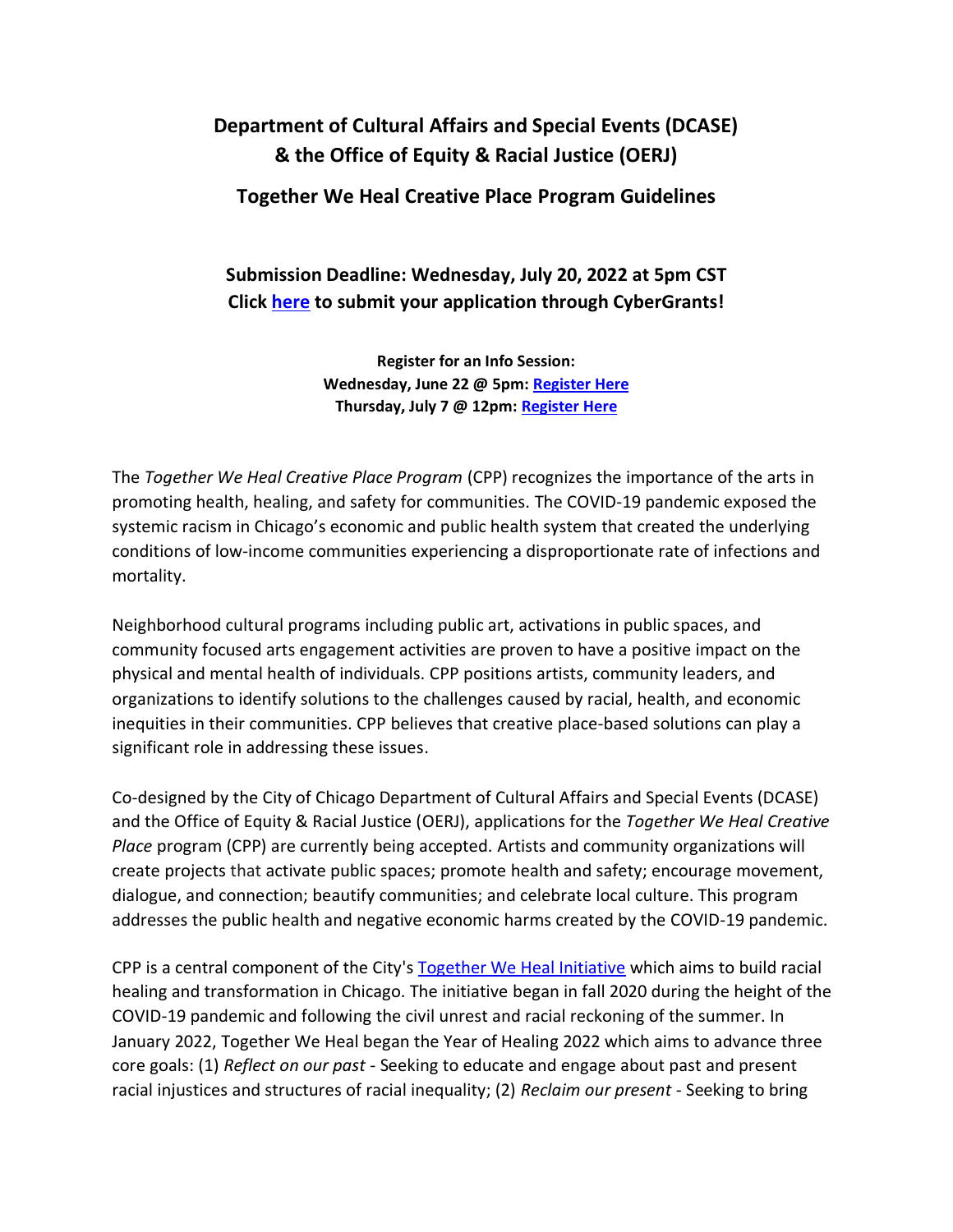community members together to identify lessons learned of the past that will inform new values and norms that shift power; and (3) *Reimagine our future -* Seeking to vision a more inclusive future state and design policies and practices that produce and sustain more equitable outcomes. More information on *Together We Heal* and Year of Healing 2022 can be found at: chi.gov/TogetherWeHeal

This program is part of the Chicago Recovery Plan, the City's plan to amplify once-in-ageneration federal funding to create an equity-based investment strategy to catalyze a sustainable economic recovery from the COVID-19 pandemic. To learn more visit [chicago.gov/RecoveryPlan](https://www.chicago.gov/city/en/sites/chicago-recovery-plan/home.html)

# **Table of Contents**

- Project Components
- Grant Amounts
- Priority Neighborhoods
- Eligibility Criteria
- Review Process and Criteria
- Timeline
- How to Apply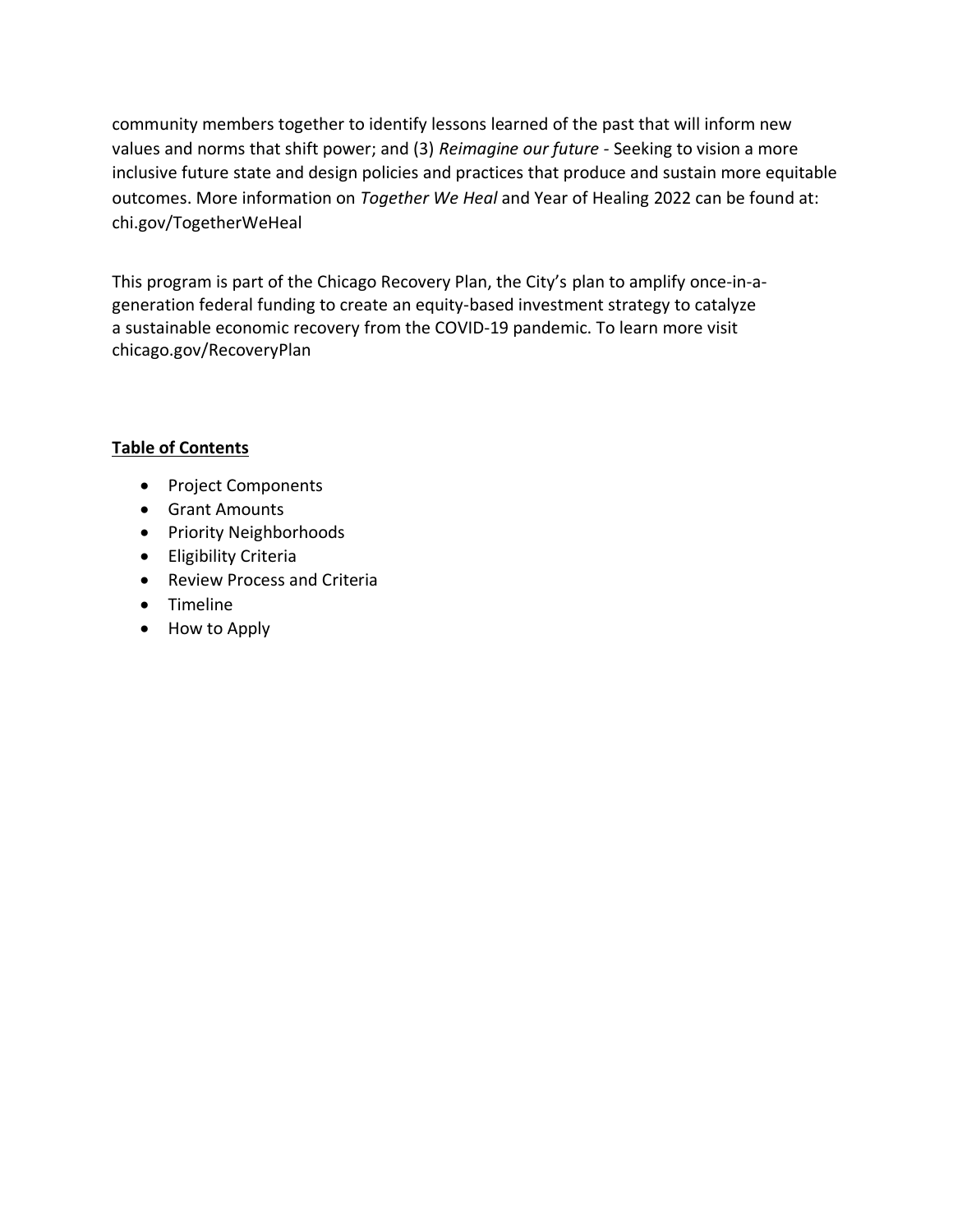### **Project Components**

As part of the pathway toward an equitable and sustainable recovery from the COVID-19 pandemic, the Together We Heal Creative Place Program will invest in projects that strengthen neighborhood environments. Projects should activate public spaces; promote health and safety; and encourage movement, recreation, dialogue, and connection. The program encourages existing and new projects that highlight a community's history, culture and assets, leveraging the creative potential present in communities, and that honors the work already taking place.

**Artistic Discipline:** Projects can be focused on any artistic discipline including architecture, culinary arts, curatorial arts, dance, design, film, literary arts, media arts, music, performance art, photography, public art, social or civic practice, theater, or visual arts.

#### **Required Project Components:**

To be considered for funding, projects must be place-based and must meet the following criteria:

- 1. All project work and programming must be free to the public.
- 2. All projects must have a robust community engagement plan or strategy that outlines how residents, businesses and other local stakeholders will contribute to the vision and development of the project**.**
- 3. Projects should also result in a tangible physical improvement to a publicly accessible space like a plaza, park, vacant lot, or other underutilized community space.
- 4. For cultural programs that will happen in multiple neighborhoods, a tangible physical improvement is not a required component.

Where appropriate, applicants should see the supplemental City Agency Partner Guide for available opportunities and current procedures as they shape proposals and seek letters of support.

#### **Other Considerations:**

Applicants are encouraged (but not required) to consider other elements in their program design:

- **Preservation of local cultural assets and sites of memory** that protect the histories, relationships, and impacts of local heritage and culture keeping practices
- **Cross Sector Initiatives** including partnerships with organizations and agencies focused on housing, environment, immigration, public safety, health, youth development, transit, etc. that activate the arts alongside other quality of life issues and sectors to propose creative solutions benefitting communities.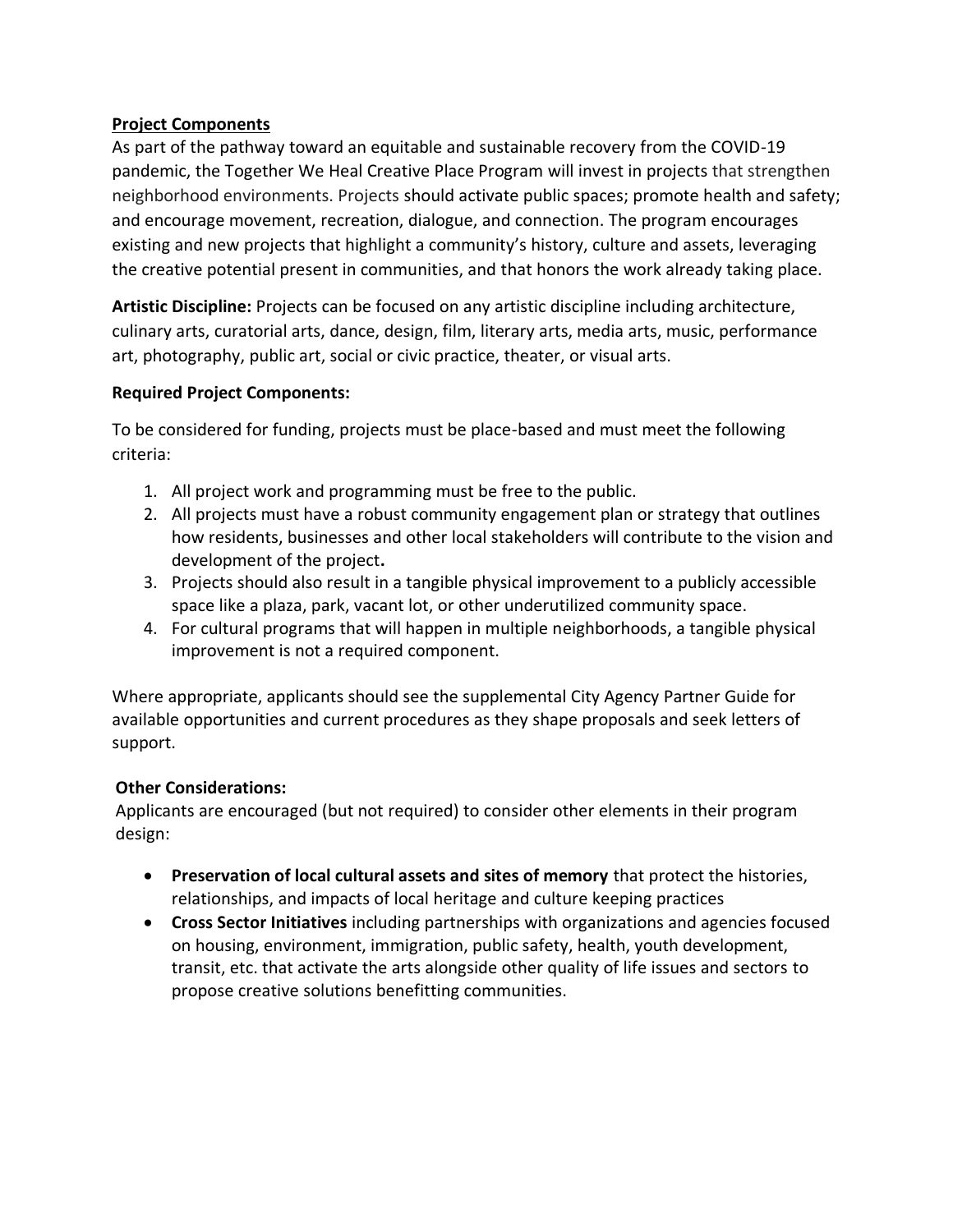#### **Grant Amounts**

The total budget for the CPP program is \$5,000,000. We anticipate making up to 50 grants through this program**.** Proposals and supporting documents should illustrate the collaborative team's capacity to accomplish the proposed project and are not dependent on the current operating budget of the applicant(s). However, applicants will need to adhere to certain City, State, and Federal requirements as a condition of accepting a grant.

Grant requests can range from \$25,000 - \$500,000 across two funding tiers:

- **Activation Grants:** \$25,000 and \$45,000 grants for neighborhood-focused projects such as walking or bike tours or performances and other activations that may result in temporary or permanent changes to the built environment or physical character of a place
- **Transformation Grants:** \$100,000, \$250,000 and \$500,000 grants represent substantial community projects that are ready for full implementation with the necessary partners, community support, and funding to complete and result in a transformative physical improvement

**Grant Distribution:** The total number of grants to be awarded at each level are as follows:

- Activation Grants: 20 30
- Transformation Grants: up to 20

**Learning Cohort:** Grantees will have the opportunity to participate in a range of learning cohort support activities with access to technical assistance including tactical workshops, peer exchange, and strategic guidance to support their specific project ideas.

#### **Priority Communities**

Applications will be accepted from all parts of the city qualifying as disproportionately impacted (including low-income communities, qualified census tracts, and communities designated by the City of Chicago as high priority for health and safety). Priority will include communities and commercial corridors identified through the City of Chicago's [INVEST South/West](https://www.chicago.gov/city/en/sites/invest_sw/home.html) initiative; community areas identified through the City of Chicago's [Our City, Our Safety](https://www.chicago.gov/city/en/sites/public-safety-and-violence-reduction/home/our-city-our-safety.html) initiative; and community areas that have not received direct funding through DCASE's other Cultural Grants Program over the past two years.

#### **List of Priority Communities**

Albany Park, Archer Heights, Armour Square, Auburn Gresham, Austin, Avalon Park, Bronzeville, Burnside, Chatham, Chicago Lawn, Douglas, East Garfield Park, Englewood, Fuller Park, Gage Park, Grand Boulevard, Greater Grand Crossing, Hegewisch, Humboldt Park, Montclare, Morgan Park, New City, North Lawndale, Oakland, Pullman, Riverdale, Roseland, South Chicago, South Deering, South Lawndale, South Shore, Washington Park, West Garfield Park, West Englewood, West Pullman, Woodlawn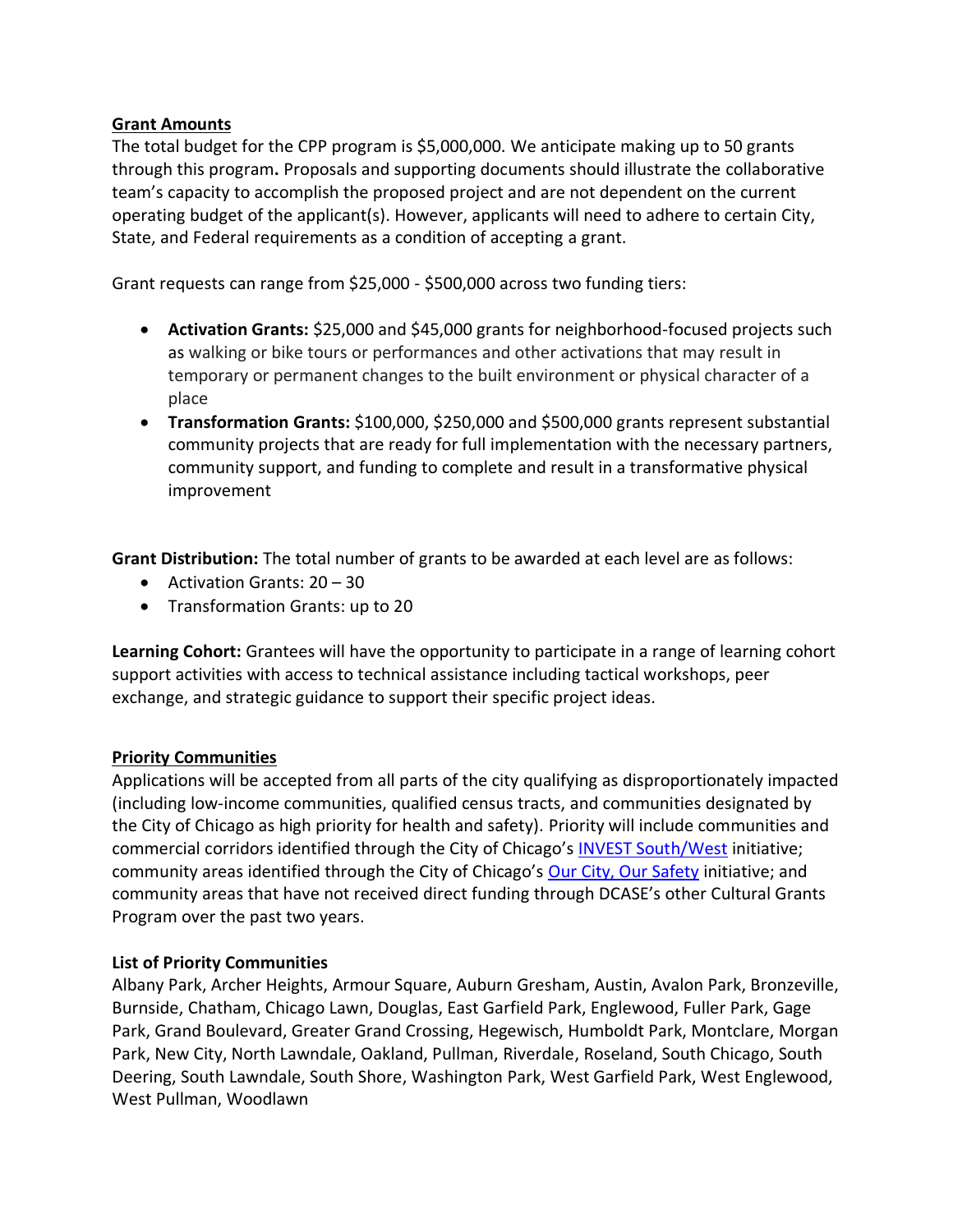The City will work with selected applicants to ensure that the project meets all [American](https://home.treasury.gov/policy-issues/coronavirus/assistance-for-state-local-and-tribal-governments/state-and-local-fiscal-recovery-funds)  [Rescue Plan requirements.](https://home.treasury.gov/policy-issues/coronavirus/assistance-for-state-local-and-tribal-governments/state-and-local-fiscal-recovery-funds)

### **Eligibility Criteria**

Only one application submission per collaborative pair (i.e., artist and community collaborator) will be accepted. To be eligible to apply, partner applicants must meet the following criteria:

- Must reside in the city of Chicago with a valid street address.
- Must reside in or show evidence of significant connection to the neighborhood/community area where the project will take place. It is preferred, but not required, that at least one member of the collaborative pair be a current resident of the neighborhood where the proposed project will take place.
- Must be at least 18 years of age.
- One of the partner applicants must be a nonprofit or the partner applicants must select a nonprofit fiscal sponsor. Fiscal sponsors must submit a copy of the signed agreement with the grantee as part of the contract paperwork.
- Projects must take place in a qualified location. The City will work with applicants to identify alternative locations if necessary due to American Rescue Plan requirements.

### **The following entities may apply:**

- Individual artists, cultural producers, or curators.
- Individuals/collectives applying with a nonprofit fiscal sponsor with 501(c)(3) or 501(c)(6) status.
- Any nonprofit organization, Special Service Area (SSAs) or Chamber of Commerce with 501(c)(3) or 501(c)(6) status, including religious institutions that provide significant services to the community that are non-religious in nature.
- National nonprofit organizations with a Chicago branch.

The following entities cannot be listed as one of the lead applicants on a proposal. However, collaborations with these entities are welcome.

- For-profit organizations.
- Municipal departments and their affiliate 501c3s, including libraries, parks, transit, and family services agencies
- Organizations and individuals receiving other forms of DCASE support remain eligible to apply; however, priority will be given to those not receiving other DCASE support.

### **Funds can be used to support:**

• Program, community engagement, and other administrative expenses including venue rental, artist and participant fees, materials, supplies and other insurances, permits and fees required to implement the project.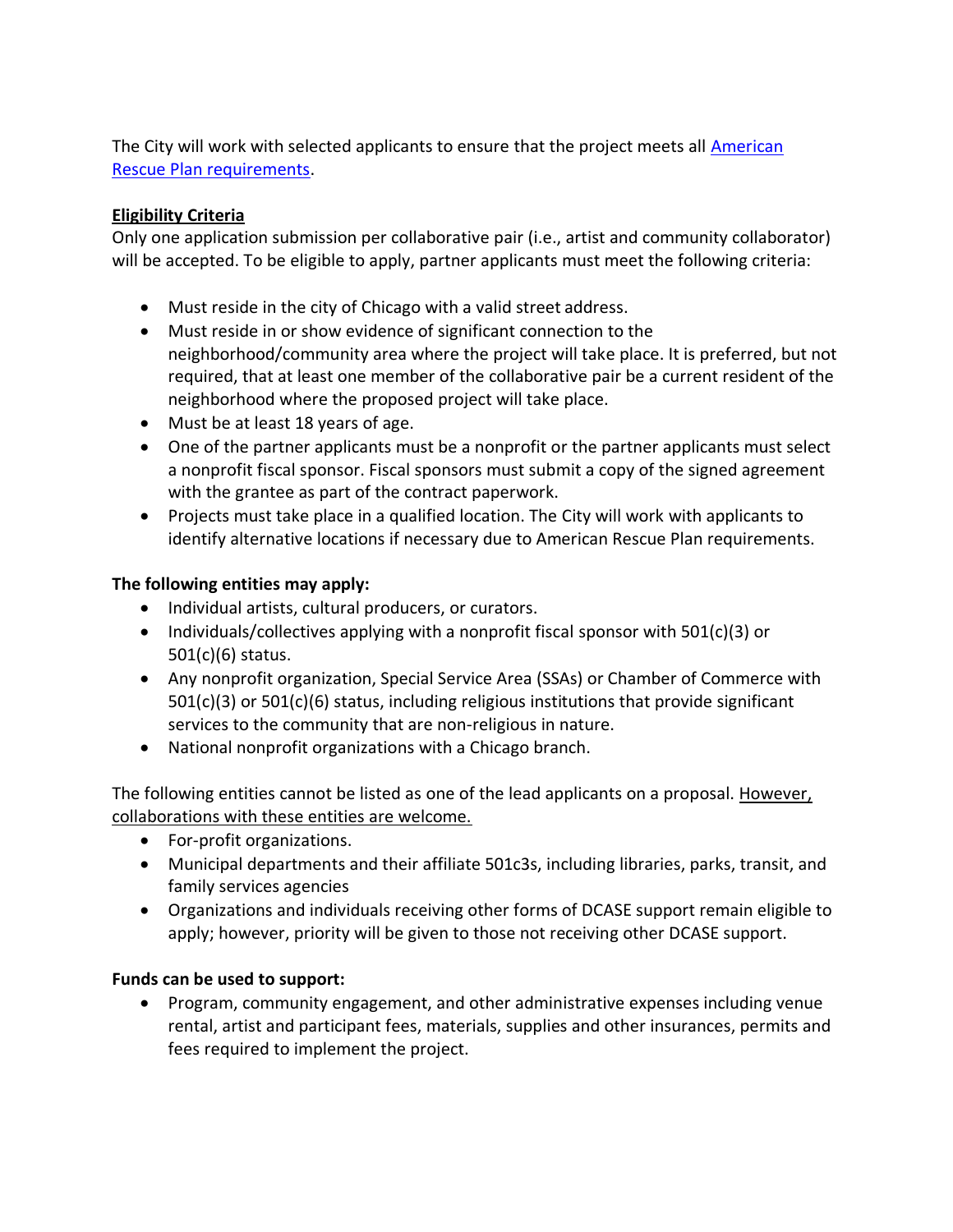• Costs associated with physical improvements including remediation and site cleanup of publicly owned facilities or spaces and/or publicly visible improvements to commercial properties or vacant lots.

#### **Funds CANNOT be used to support:**

- The purchase of land and or buildings
- The purchase of permanent, depreciable equipment valued at more than \$5,000
- Fundraising events or campaigning for a candidate or a ballot issue
- Religious education, ceremonies, or events
- Vehicle rental of any kind
- Artists or organizations with outstanding, existing debt with the City of Chicago. Debt does not need to be resolved prior to submitting an idea but will need to be in order to receive a payment from the city. Please set up payment plans or pay off any existing debt (parking tickets, utility bills, etc.) with the Department of Finance: [www.chicago.gov/city/en/depts/fin.html](https://www.chicago.gov/city/en/depts/fin.html)

#### **Review Process and Criteria**

All proposals will be reviewed by an external grant review panel including residents of priority neighborhoods and subject matter experts. Consideration is given to creating review panels reflective of the city, including artistic expertise, race, gender, geographic knowledge of the city, and cultural understanding.

Proposals will be evaluated based on the following criteria:

- **Strength of proposed project:** The proposed project possesses artistic merit and vision alongside quality, meaningful opportunities to engage Chicago residents in arts and culture activities over the duration of the grant (up to two years).
- **Connection to Year of Healing:** Project clearly relates to the Year of Healing core goals. Projects will create a platform for dialogue, address a community need or challenge, build social cohesion, and/or provide opportunities for engagement of historically marginalized groups.
- **Clarity & feasibility**: The proposed project has a clear timeline, goals, and objectives for the duration of the project in line with the requested budget and is inclusive of additional personnel, materials/supplies, or equipment needed. We value applicants who can show both structure and flexibility in their project planning and implementation.
- **Benefit to communities:** The project's potential to benefit Chicago residents and strengthen communities by advancing local economic, physical, and/or social outcomes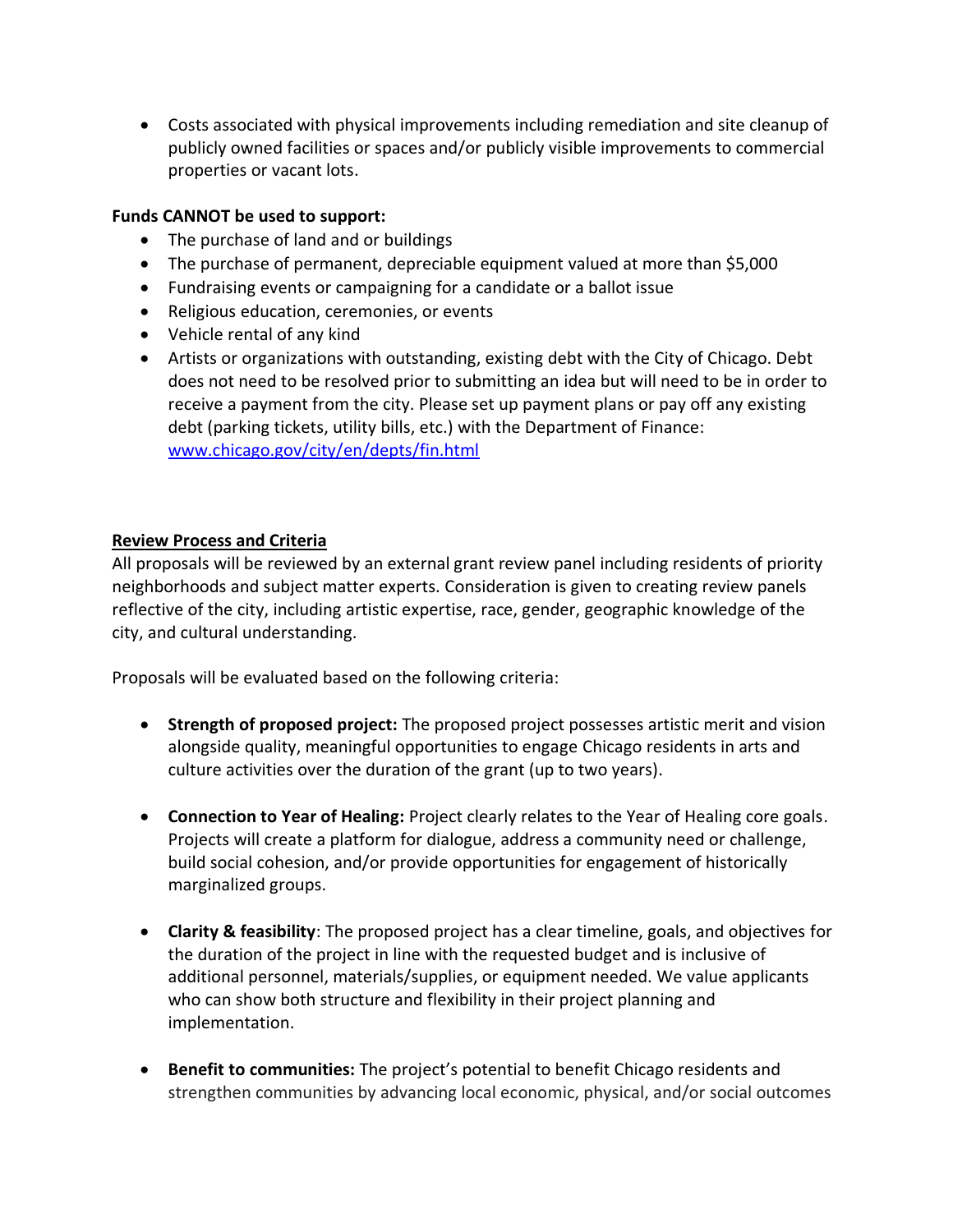that respond to neighborhood priorities**.** We value projects that provide deep, enriching experiences for participants.

- **Community experience:** The applicant demonstrates deep relationship building and tending skills with artists and partners in communities/neighborhoods identified in the proposal. Applicants and their partners demonstrate experience working in, on behalf of, and leading communities; including outreach and engagement, strong listening skills and attention to detail.
- Additionally, the activities must meet the requirements of the **American Rescue Plan's** [State and Local Fiscal Recovery Funds program.](https://home.treasury.gov/policy-issues/coronavirus/assistance-for-state-local-and-tribal-governments/state-and-local-fiscal-recovery-funds) The City may request revisions in the proposed project to ensure compliance.

| Event                             | <b>Dates</b>                                                             |
|-----------------------------------|--------------------------------------------------------------------------|
| <b>Application</b>                | June 15, 2022                                                            |
| <b>Portal opens</b>               |                                                                          |
| <b>Online Info Session</b>        | June 22, 2022 @ 5pm<br><b>Register Here</b>                              |
| <b>Online Info Session</b>        | July 7, 2022 @ 12pm<br><b>Register Here</b>                              |
| <b>Application deadline</b>       | July 20, 2022 5:00 PM CST                                                |
|                                   | No Extensions will be granted                                            |
| <b>Notifications</b>              | Late August 2022                                                         |
| <b>Healing</b><br>2022<br>Year of | September 22, 2022                                                       |
| <b>Summit</b>                     |                                                                          |
| <b>Payments Disbursed</b>         | October 2022 - Grant payments will be made in two annual                 |
|                                   | installments                                                             |
|                                   |                                                                          |
| <b>Grant Period</b>               | <b>October 2022 - October 2024</b> . This is the time during which grant |
|                                   | funds must be spent.                                                     |

# **Timeline** *\*\*\*All dates are subject to change*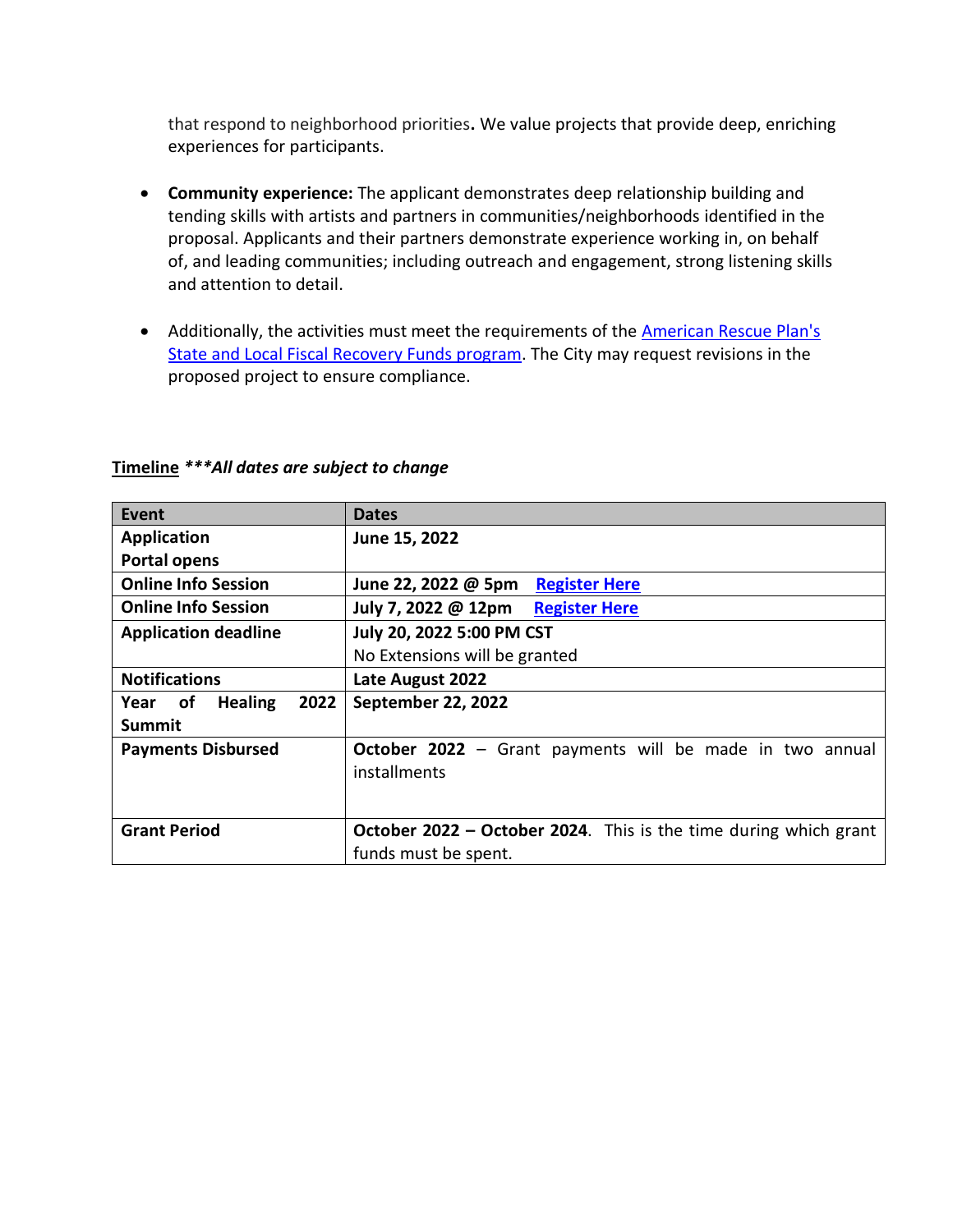#### **How To Apply**

Click [here](https://www.cybergrants.com/dcase/grants/2022TogetherWeHealCreativePlace) to submit your proposal through CyberGrants!

**Video Option:** If you prefer to describe your project via a video or audio recording, you can provide abbreviated written responses and upload or provide a link to a video or audio recording of your responses to the narrative questions. **Video applications should include all of the written application components and should be a maximum of 8 minutes in length.** 

**Accommodations**: If you need assistance in another language, and/or if you are an individual with a disability and need a reasonable accommodation to apply, please contact Meida McNeal, Senior Manager, Arts & Community Impact Investments, DCASE at [meida.mcneal@cityofchicago.org](mailto:meida.mcneal@cityofchicago.org)

#### **Written application components include:**

- **Key Roles** 
	- o Artist Collaborator: Brief artist collaborator introduction and artistic history, identifying the artist's primary tasks in the project
	- o Community Collaborator: Brief community collaborator introduction and programming and/or organizing history, identifying the collaborator's (or organization's) primary tasks in the project

### • **Project Description & Overview**

Address the following:

- o Share a project description with your overview and plan.
- o Include a timeline for the project/activities for which you are requesting support. Project can last for a duration of one to two years.
- $\circ$  Discuss your project's intended community impact and how you imagine these efforts will be sustained. What tangible improvements/investments will be left behind?
- o Discuss your project's ability to help communities recover from negative public health or economic impacts of the COVID-19 pandemic.

### • **Project Rationale & Justification**

Address the following:

- $\circ$  Explain how this project connects to and amplifies the goals for the Year of Healing.
- $\circ$  Explain how the work of the artist and community project leads each align with the community/ies you are proposing to work with. How does the work build on revitalization efforts already in motion in the neighborhood(s)?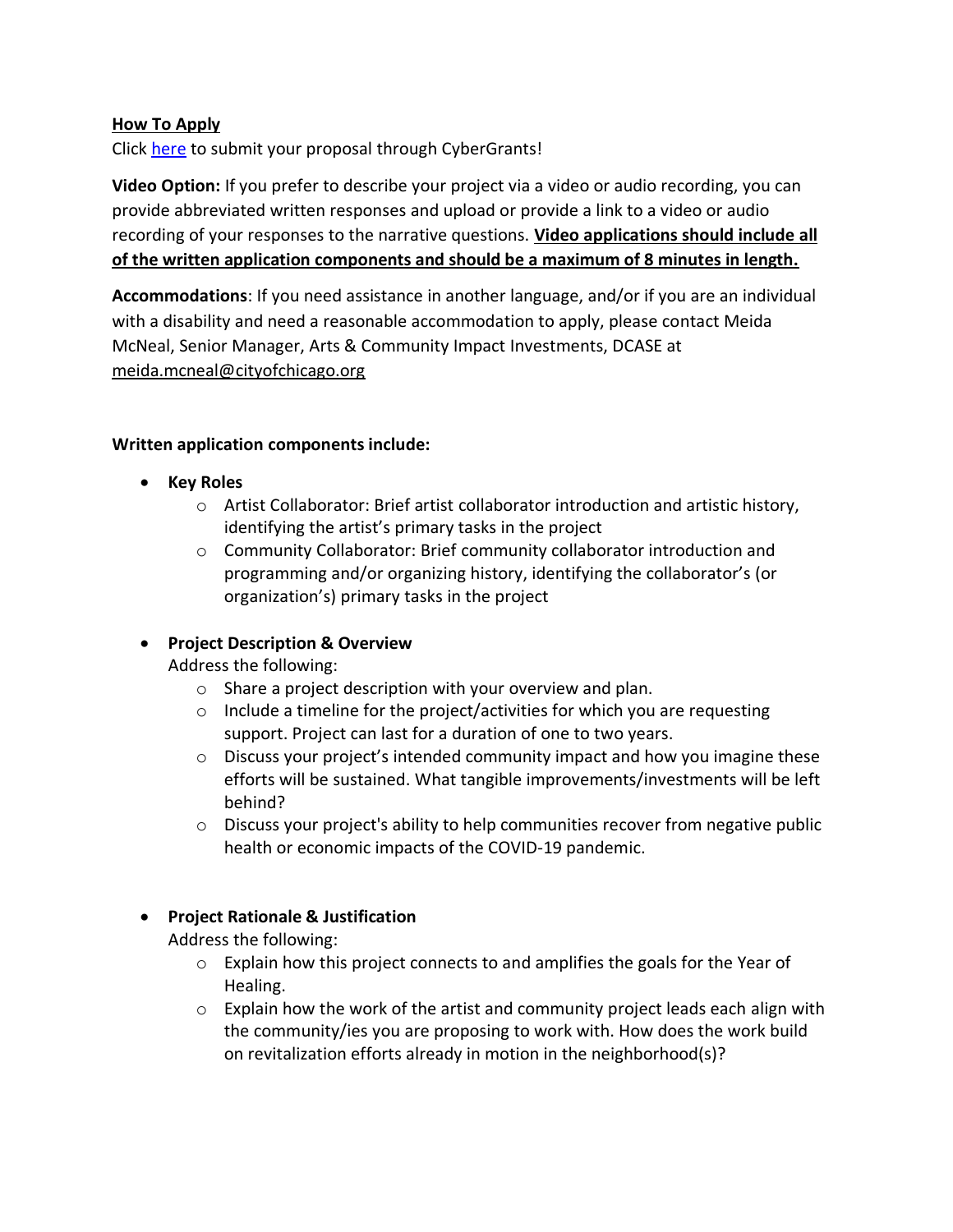o What community/ies does your project seek to engage with and what potential impact(s) might this project have for them? (Please be specific. For example, Black women; LGBTQIA+ youth; immigrant communities)

# • **Preparation for the Work**

Address the following:

- $\circ$  What existing relationships do you have that support this project? What new relationships will you cultivate with this project?
- o How will you intentionally integrate the public into your creative process and project over its duration?
- $\circ$  What is your collaborative working style among a diverse community of stakeholders? How do you achieve consensus and investment while making sure multiple voices are heard?
- **Demographic information** about the primary collaborators and your target audience
- **Proof of Chicago residency**: A current Driver's License, State ID or Chicago CityKey showing Chicago address must be provided.
- **Bios/Resume(s):** For each lead applicant, include a current chronological artistic and/or community resume focused on artistic and/or community achievements, activity, exhibitions, performances, awards, publications, etc. If this is a collaborative project with additional key partnerships, include resumes and a statement of commitment to this project from each collaborator.
- **Project Budget:** Applicants will be required to submit a complete budget for the entire project (not just the amount of the grant requested).

Please also include financial statements from the lead applicant organization's or the fiscal sponsor's most recently completed fiscal year (FY20 financials can be accepted if your fiscal year end date is between June 30-December 31).

- Organizational budgets less than \$300,000: Please submit a copy of your Federal Form 990, 990EZ, or 990N e-postcard.
- Organizational budgets over \$300,000: Please submit a copy of your Federal Form 990 or your audited financial statement.
- If your financial statement is from FY20, or if you are submitting a 990 postcard, please also submit a year end actuals statement for FY20 or a copy of State Form AG990-IL from 2020.
- **Work Samples:** Please include recent samples of creative and/or community organizing work. Samples do not have to represent work the team has created together. Samples can come from separate works created by the artist and/or community lead. Include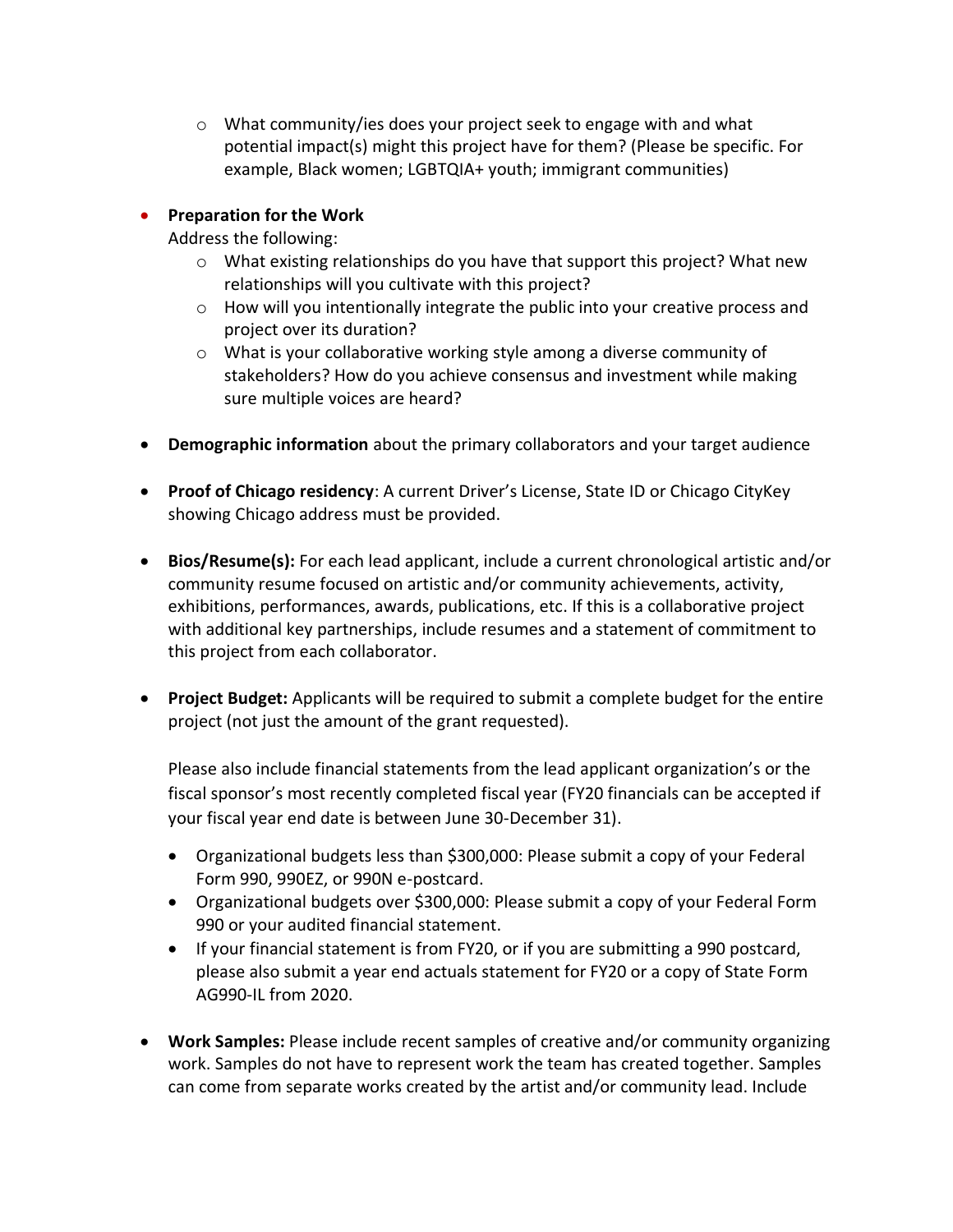one-sentence descriptions for the works and how they relate to the proposed project. We will review up to:

- o 5 minutes of video/audio of performing arts
- o 3 literary work samples of no more than 10 pages each
- $\circ$  6-8 images of a visual portfolio representing visual arts and/or community work
- **Letters of Support:** Two letters of support are required for Transformation Grant (\$100- \$500K) applications. One letter of support is required for Activation Grant (\$25-\$45K) applications. Letters should be from key partners who are considered essential to your project's implementation and success. Letters should reflect the writer's familiarity, support, and any role they will potentially play in the project.

Please email Meida McNeal, Senior Manager, Arts & Community Impact Investments, DCASE at [meida.mcneal@cityofchicago.org](mailto:meida.mcneal@cityofchicago.org) with questions.

#### **\*\*\***

### **The Department of Cultural Affairs and Special Events**

The City of Chicago's Department of Cultural Affairs and Special Events (DCASE) is dedicated to enriching Chicago's artistic vitality and cultural vibrancy by fostering independent working artists, nonprofits, and for-profit arts businesses; supporting the cultural vitality of Chicago's 77 neighborhoods via Arts77, a citywide arts recovery and reopening plan; marketing the City's cultural assets to a worldwide audience; and presenting high-quality, free, and affordable cultural programs for residents and visitors.

DCASE received a significant increase to the Cultural Grants Program budget in 2022. The 2022 DCASE budget provided \$26M in new arts and culture investments, signifying Mayor Lightfoot's commitment to the arts as an essential part of life for Chicago residents. The City of Chicago supports our arts and culture community by:

- Providing targeted relief focusing on artists and organizations not able to access other forms of federal economic support, such as individual artists, local museums and other art and educational organizations.
- Creating a dedicated revenue stream from the City's corporate budget to guarantee a baseline of funding for Cultural Grants, which will no longer be subject to the vagaries of the hotel tax.
- Supporting Creative Place grants for projects that utilize community engagement to produce cultural projects including community-led public art installations, historical walking tours, pop up galleries, temporary and physical improvements, and other cultural activations.